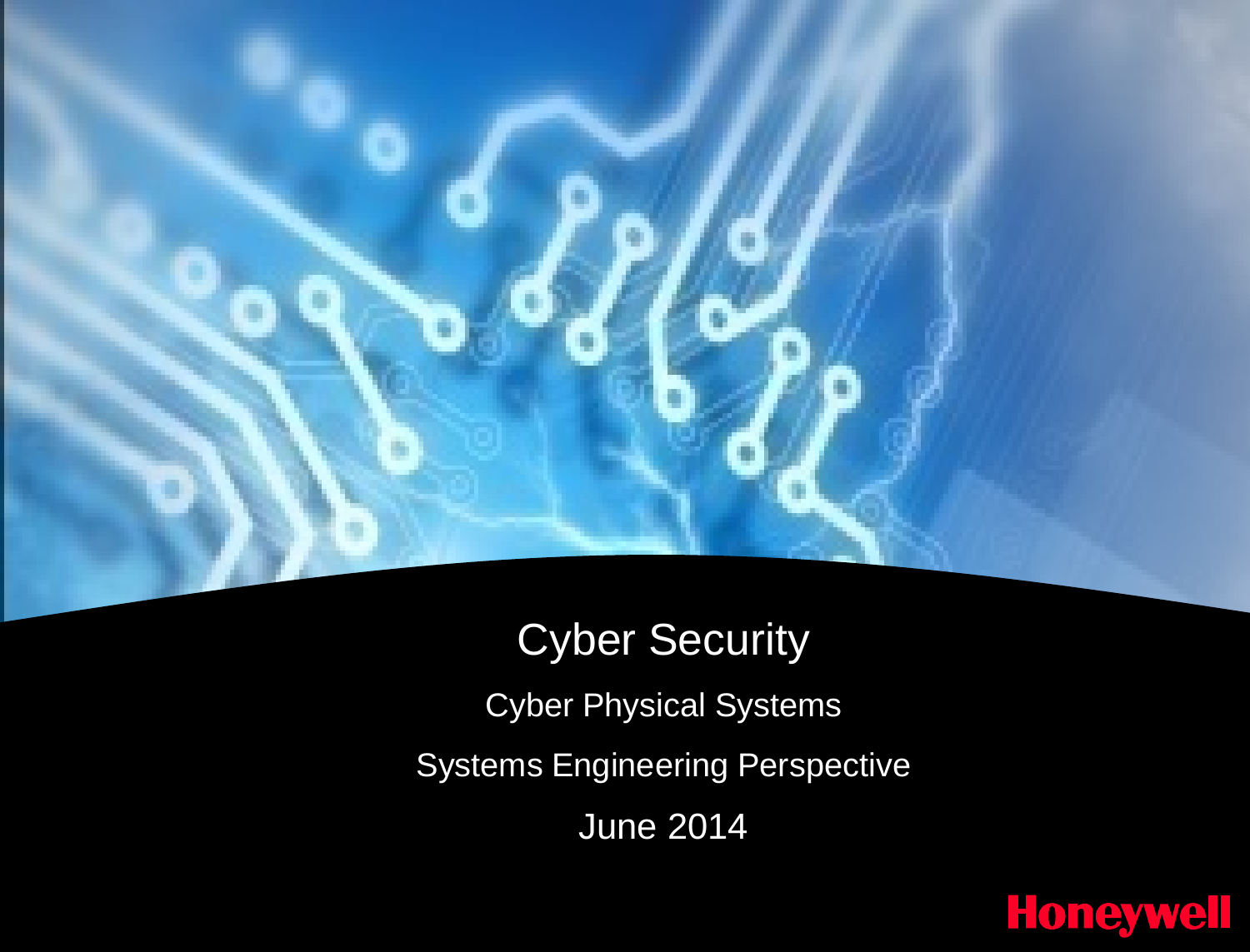## **Cyber Security Problem Statement**

- **Attack vectors are applied to vulnerabilities in electronic parts\* associated with tampering (as defined by the SAE organization). These threats in hardware assurance and security enables a broad range of attack vectors in cyber physical systems supporting the U.S. critical infrastructure and national security.**
- **In response to growing cyber threats, President Obama in 2013 signed Executive Order 13636 -** *"Improving Critical Infrastructure Cybersecurity"***. It calls for the development of a** *Cybersecurity Framework* **(NIST, 2013), which is charged with the task of adopting and implementing risk-based standards to identify high-risk infrastructure and select alternatives for risk mitigation.**

*\* Definition of electronic part includes circuit assemblies as defined by DoD*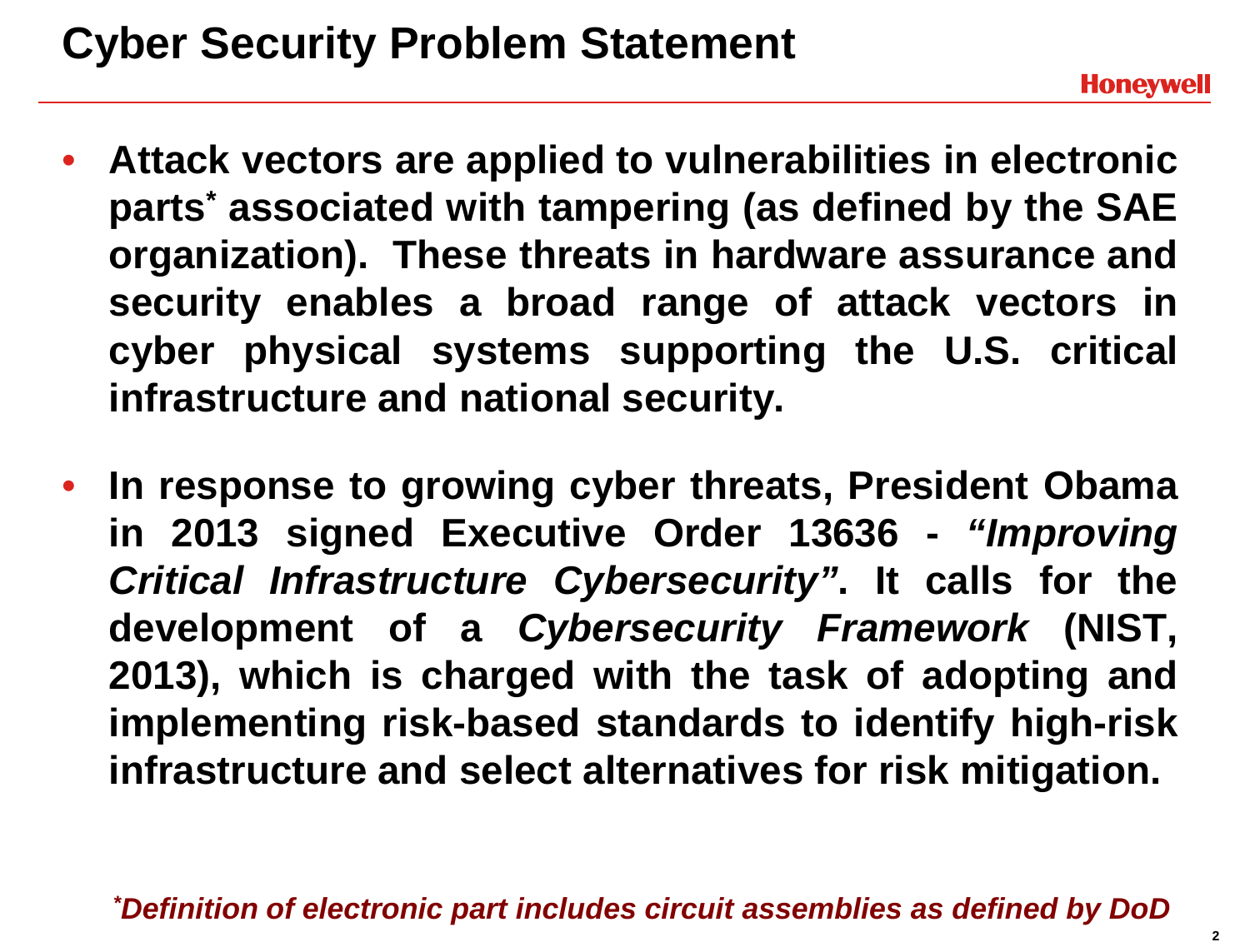## **G-19A - AS6171 Draft - Definition of Tampered**

**Honeywell** 

- *Tampered:* A part which has been intentionally and maliciously modified from its intended design to enable a disruption in performance or an unauthorized function.
	- *Tampering can occur at any phase of a part's life cycle, which begins at design, continues through fabrication (manufacturing), all the way to its active usage in the field and disposition.*
	- *Parts that are tampered can have dangerous consequences for the systems that incorporate them. For example:*
		- *A tampered part can act as a time bomb where its functionality is unexpectedly "killed'' at a critical moment.*
		- *Tampered parts may also contain backdoors that give access to critical system functionality or leak secret information to an adversary.*
		- *Tampered parts may contain maliciously modified embedded firmware and software.*

#### *Tampered Counterfeit Electronic Parts Includes Maliciously Altered Firmware or Software*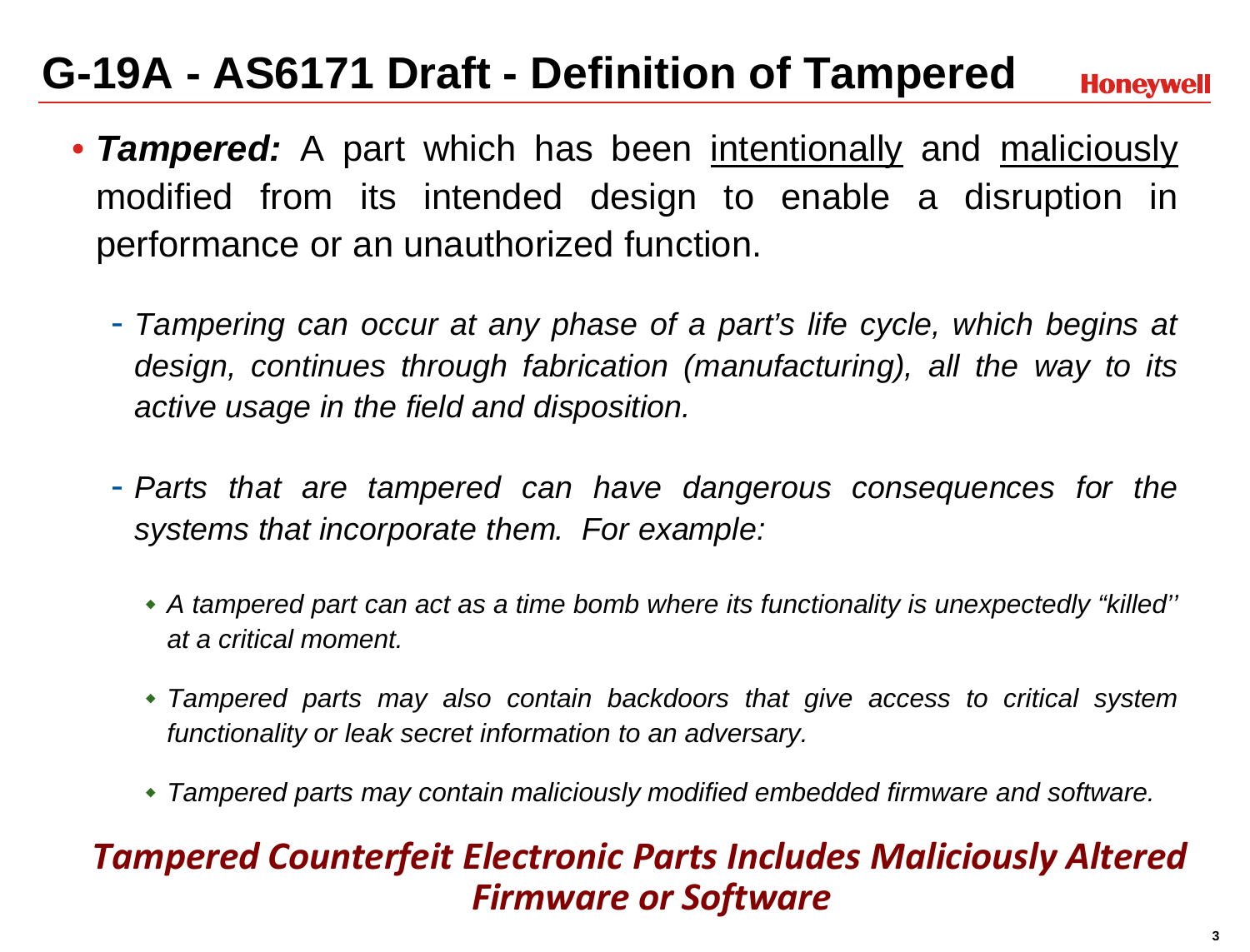## **DoD Cyber Security Regulatory Requirements**

**Honeywell** 

**Final rule, 79 Fed. Reg. 26001 Detection and Avoidance of Counterfeit Electronic Parts; Effective May 6th, 2014.**

**Definition of electronic part:**

*"Electronic part means an integrated circuit, a discrete electronic component (including, but not limited to, a transistor, capacitor, resistor, or diode), or a circuit assembly (section 818(f)(2) of Pub. L. 112-81). The term "electronic part" includes any embedded software or firmware."*

**Final rule, 78 Fed. Reg. 69273 Safeguarding Unclassified Controlled Technical Information; Effective November 18th, 2013:**

**Requires implementing adequate security measures to safeguard unclassified controlled technical information within contractor information systems from unauthorized access and disclosure, and to report cyber intrusion events that affect DoD information resident on or transiting through contractor unclassified information systems.**

*The Definition Implies Cyber Physical Systems Security Concerns*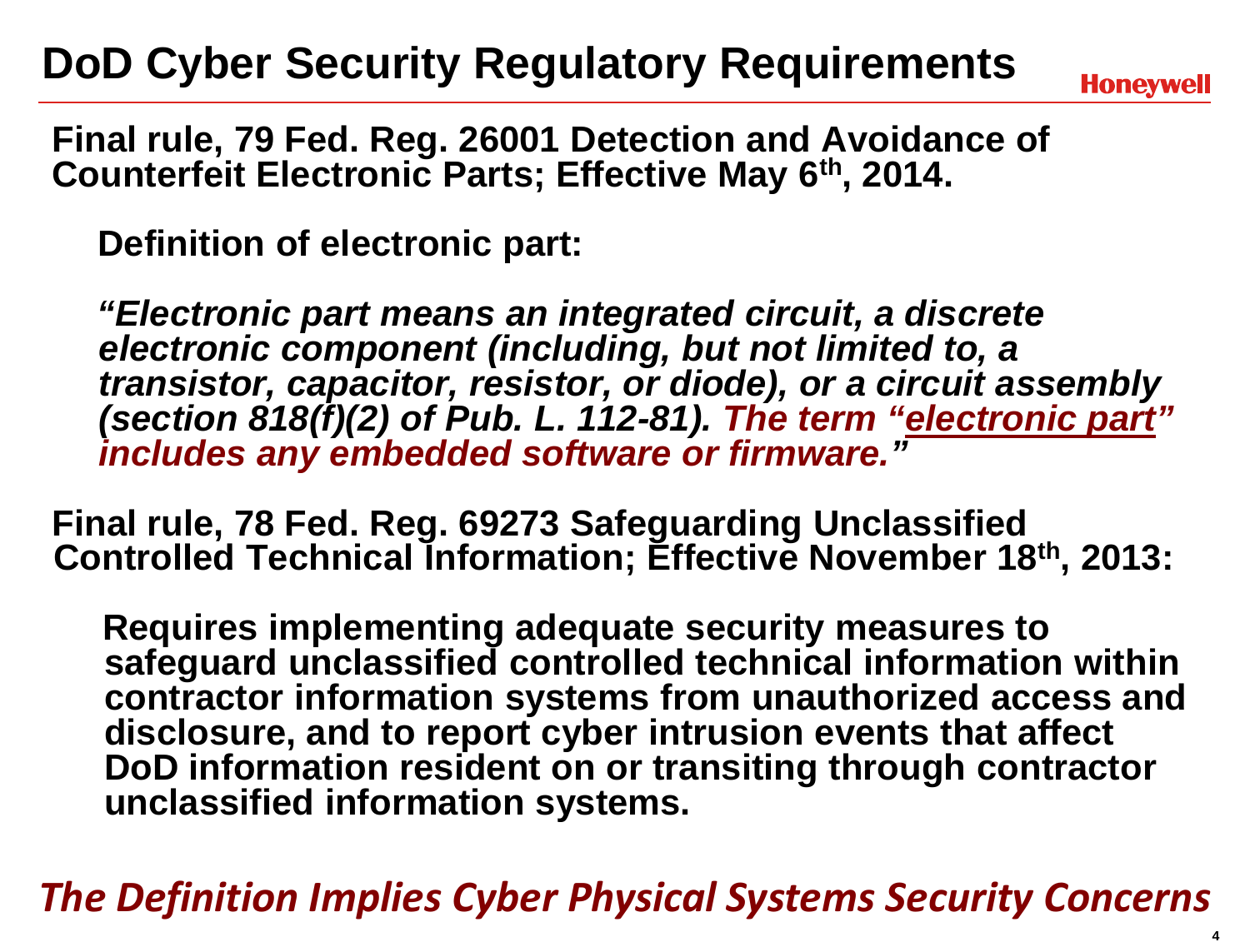## **Cyber Physical Systems Definition**

• *Cyber Physical Systems (CPS) are electronics systems that operate as a single, self-contained device or within an interconnected network providing shared operations. An added distinction of this CPS definition is a requirement for affecting a tangible output through command and control electronics embedded in the device or distributed across network nodes.*



*Multiple Calls to Action for Cyber Physical Systems*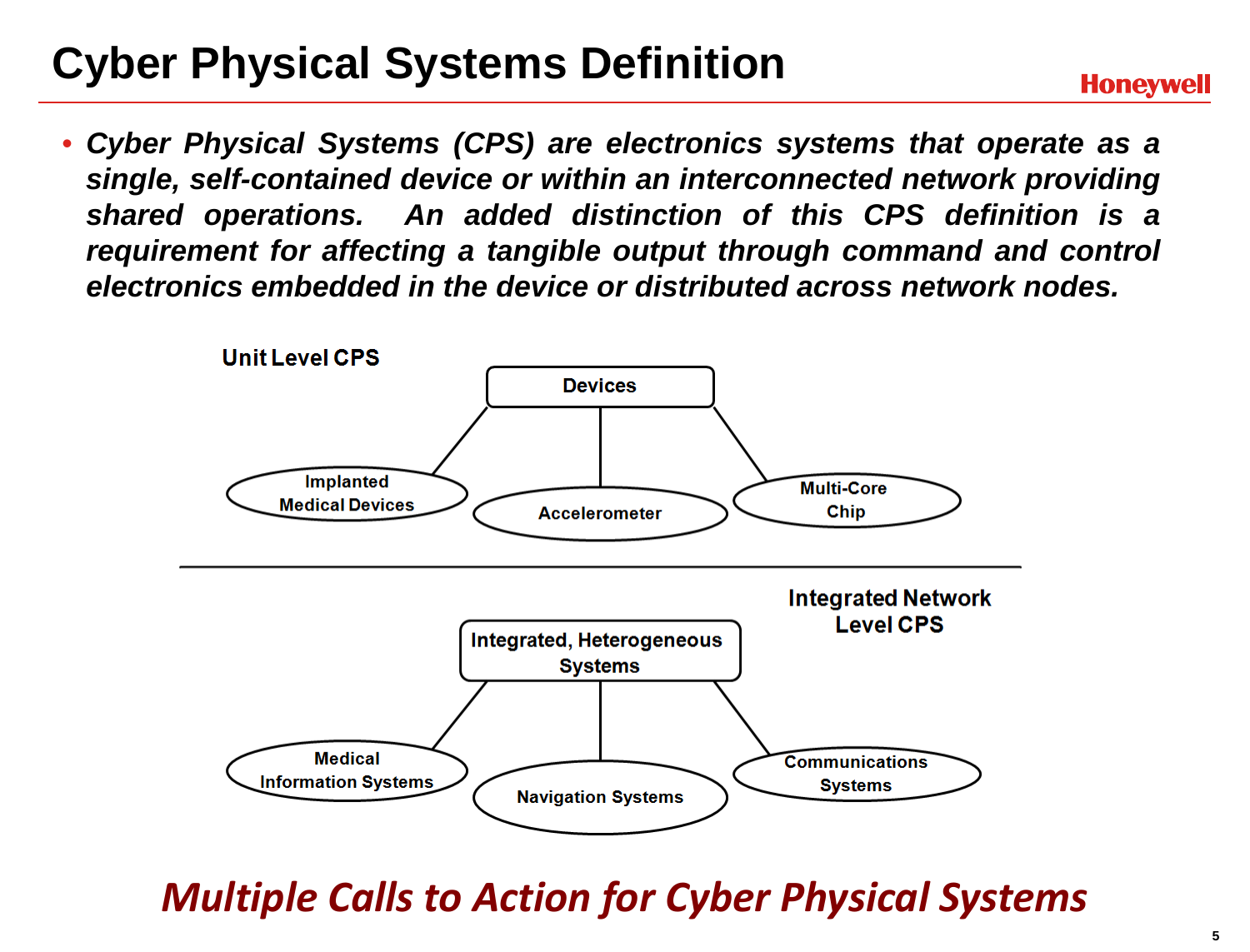

*Industry data breaches/cyber attacks increased this year to date by 18.3% from 614 reported 2013 breaches exposing 91,982,172 records.*

(http://www.idtheftcenter.org/id-theft/data-breaches.html)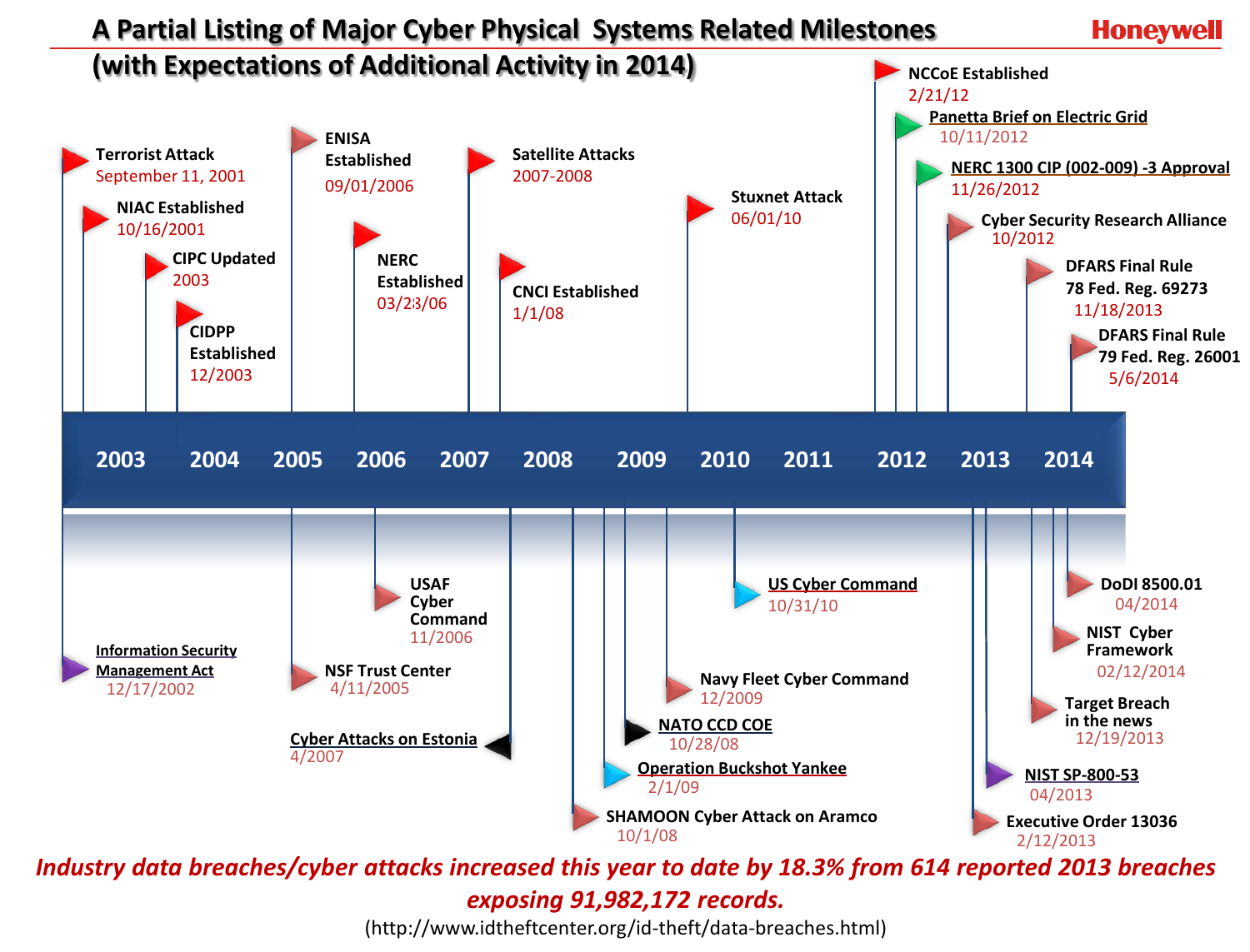*Cost/impact of security breaches:*

- **Average cost of data theft in 2012 was \$188 per customer account\* (i.e. exposed record).**
- **Average cost per security breach in 2012 totaling over \$5.4 million\*.**
- **Analysts are forecasting \$1 billion in losses for the Target breach. Since the breach was discovered, the company has incurred \$88 million in breachrelated expenses, its filings say.\*\***

*\* Ponemon Institute, 2013*

*\*\*New York Times, June 8, 2014*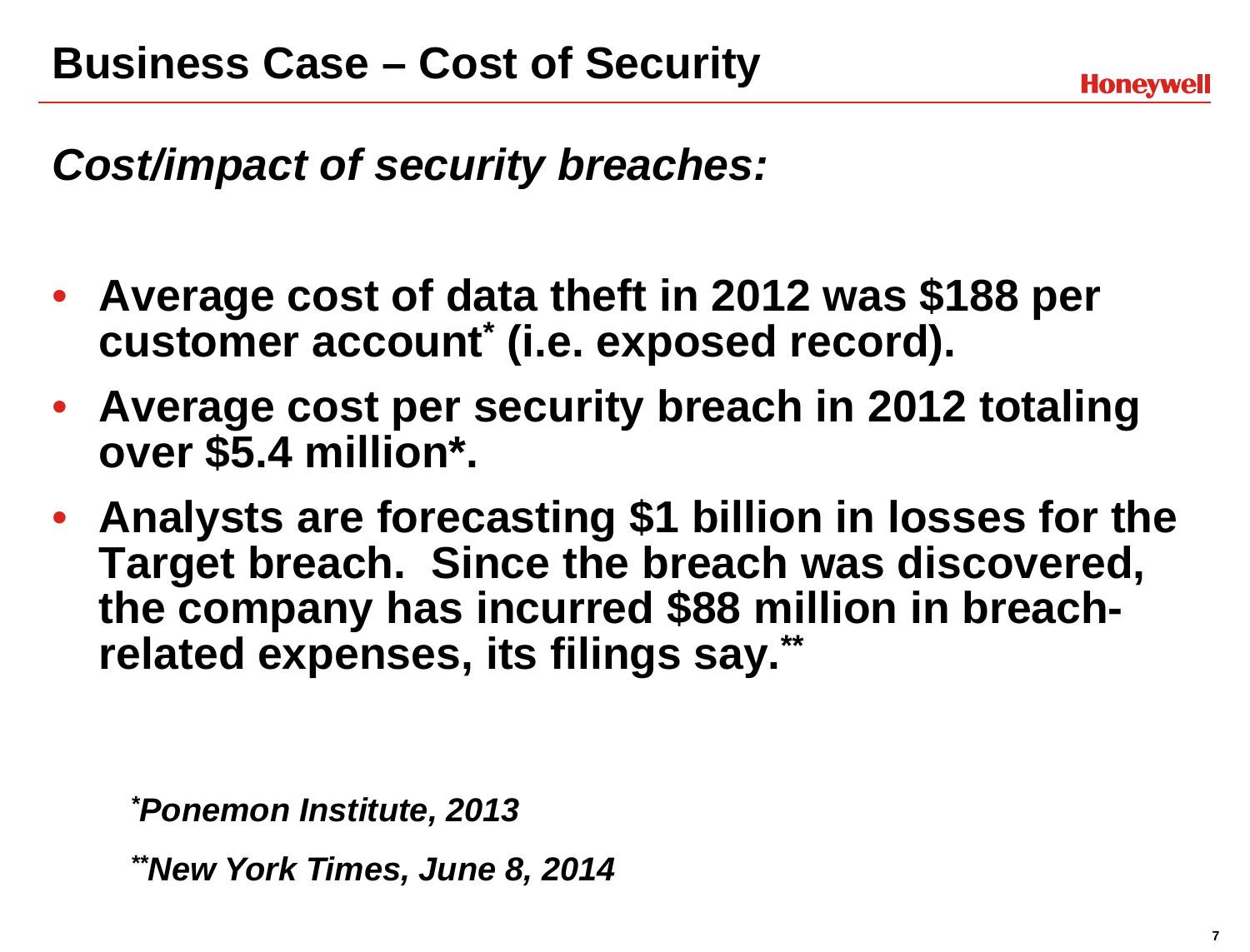## **What are the Challenges for CPS-Security?**

- **The dependencies of CPS on technology**
- **HW /SW Vulnerabilities make the possibility of disruption greater than ever**
- **CPS Stakeholder loss of confidence has high impact to business**
- **Scalability of the CPS-security design**
- **CPS Performance prediction**
- **Advancement of attacker's capabilities**
- **Highly sophisticated clones**
- **Attacker's intent**
- **Security and Privacy in CPS-S**
- **Modeling and Simulation**
- **Lack of detection for embedded chip features**
- **CPS Risk Assessment and Decision Analysis**
- **CPS Resiliency Definition**

*Source: 2014 CHASE Workshop Cyber Physical Systems Panel*

*Panel members included: DHS, DOD, NIST, NSF, and Government Consultants*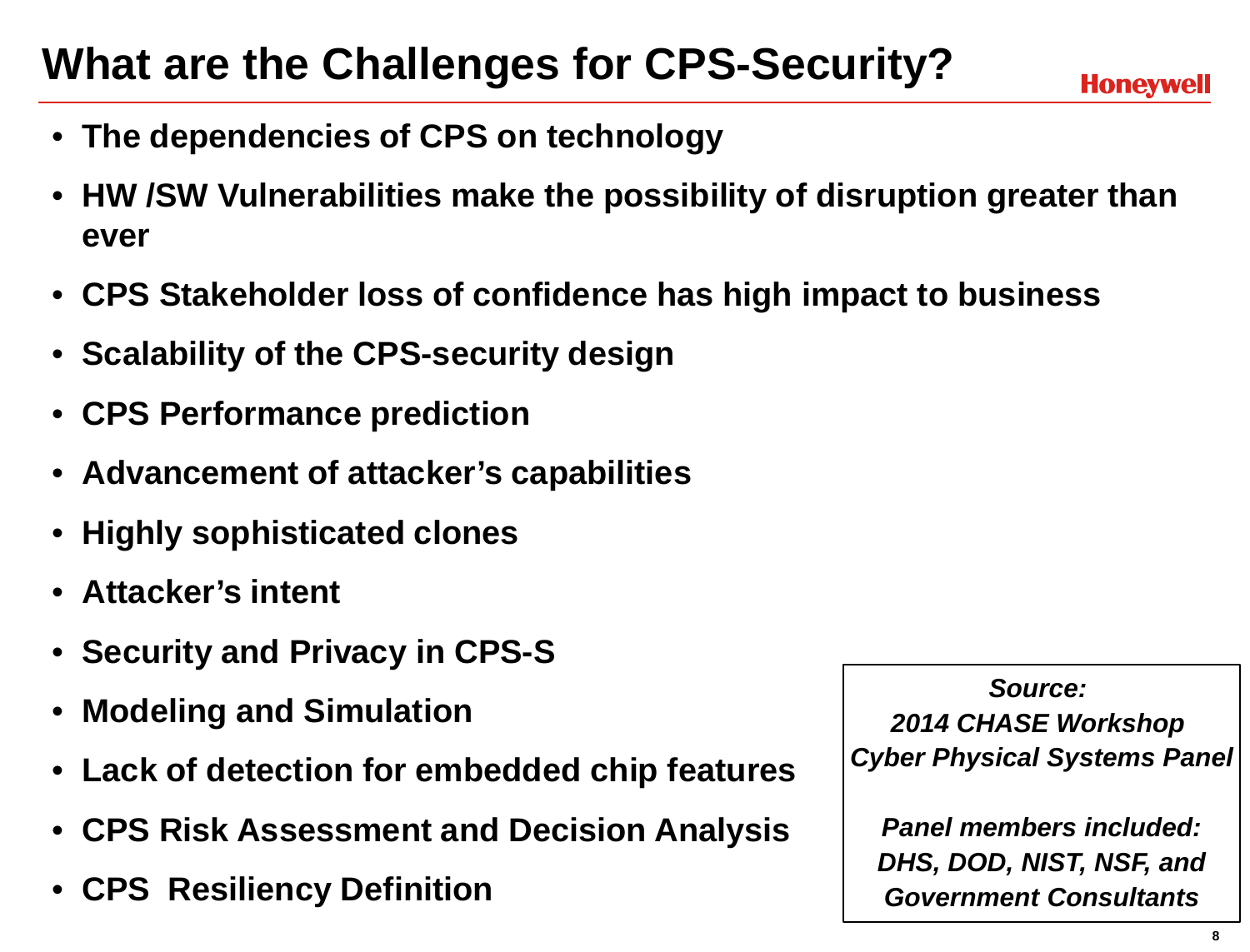## **Problem Definition and Approach**

- **Cyber Physical Security is a complex topic with a number of areas of concern that need to be addressed to ensure robust, resilient systems.**
- **Need to establish a taxonomy that enables a common understanding for integrating an approach**
- **Elements of the approach include current and future risk assessment, presentation of any gaps, and resolution to mitigate risks across areas of concern.**



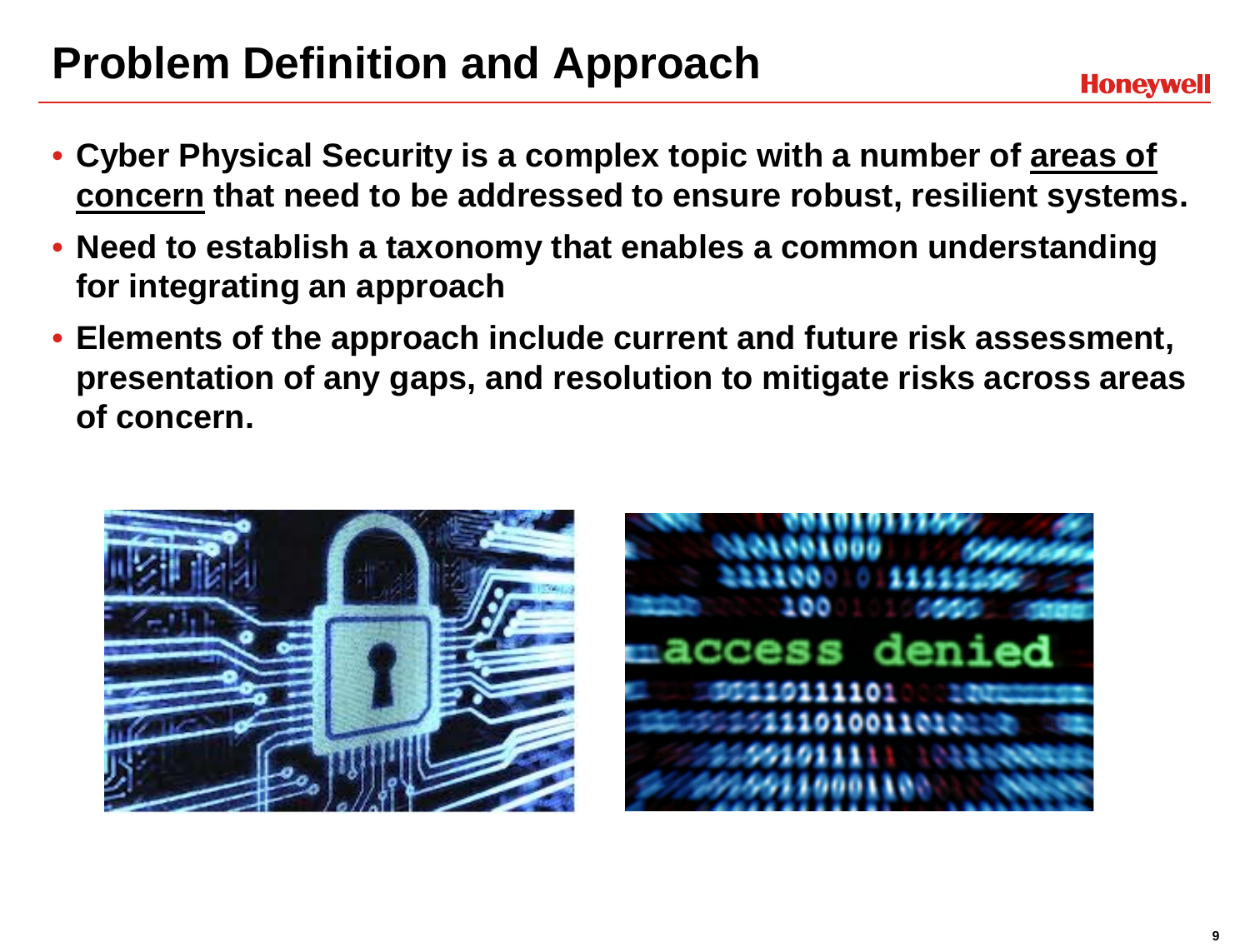## **Industry and Government Needs**

- **Systems based view that interweaves the various areas of concern that need to be addressed**
- **Identify weaknesses and gaps in policy, services, and high-fidelity technology roadmaps to help govern future policy and allocate research resources**
- **Framework that is robust based on the knowledge we know today, yet resilient enough to address the persistent, dynamic threat**
- **Incorporates the strictly technological perspective with**  *social and decision making aspects* **in the construct**

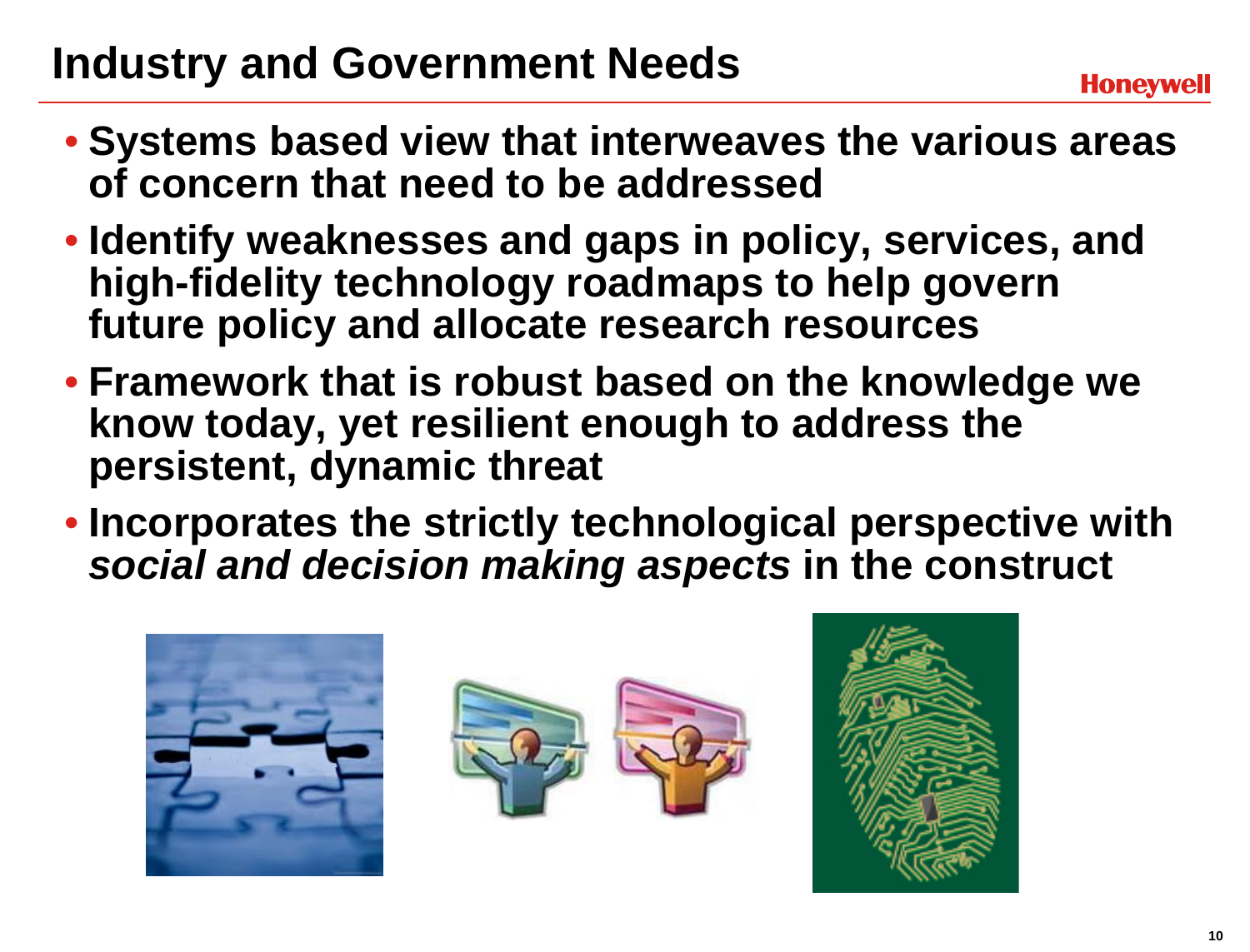## **Electronic Piece Parts**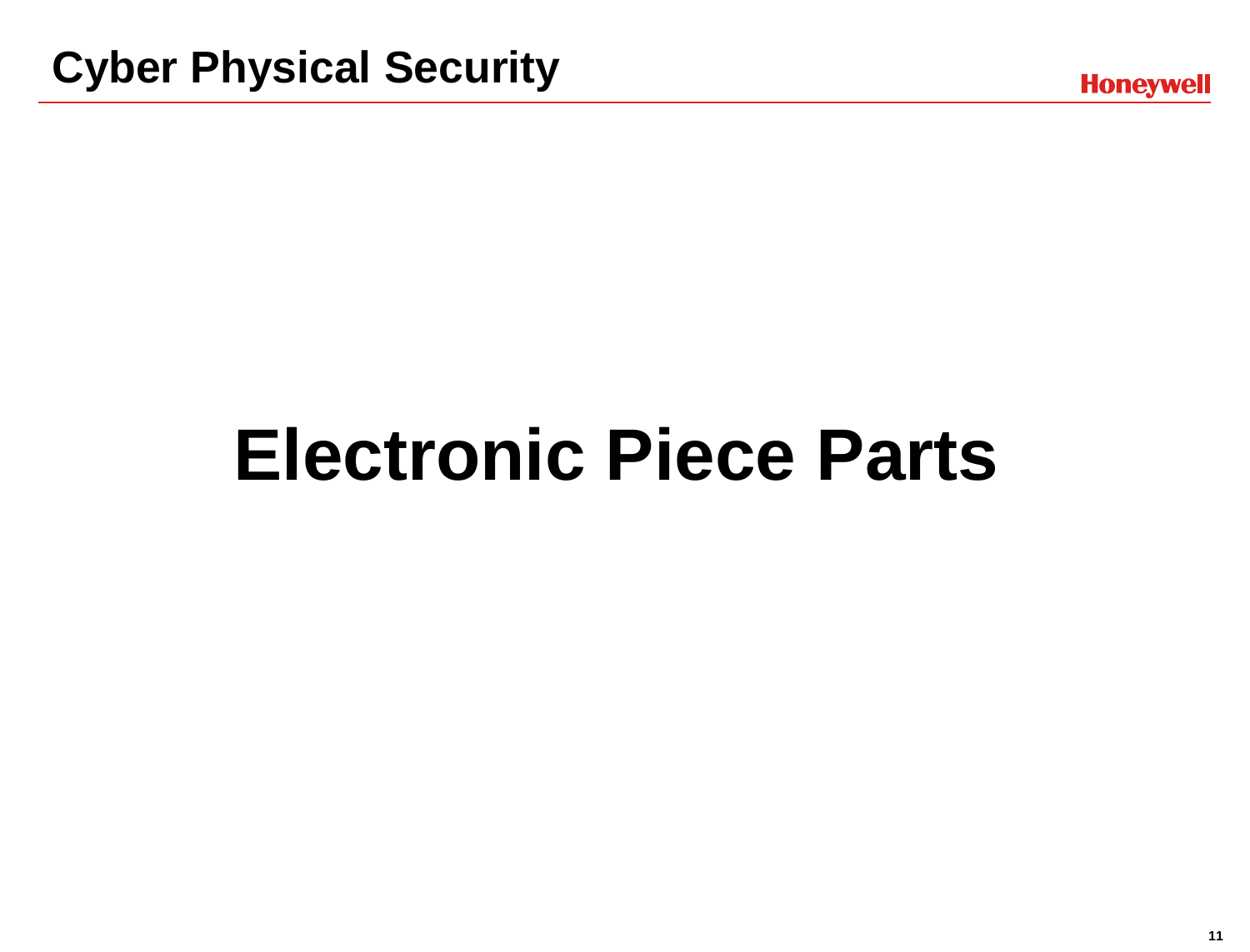## **Industry Efforts to Address Concerns**

- **For the first release of AS6171, SAE G-19A is proposing assessment of a programmable device as part of the evaluation (to determine if it is pre-programmed).**
- **G-19A main committee voted unanimously to form a "Tampered" subgroup.**
- **Summarized Scope & Expected Outcome:**
	- **Advance the knowledge of how advanced malicious features are introduced and applied in electronic parts.**
	- **Develop a detailed taxonomy of defects associated with tampered counterfeit parts.**
	- **Develop cost effective test methods capable of detecting defects associated with tampered counterfeit parts.**
	- **Establish and standardize methods for detecting the presence of malicious features in electronic parts that could be introduced at any point in the component life cycle.**

#### *G-19A Efforts will be Limited to Electronics Piece Parts.*

*Tampered Subgroup will not Address Assemblies and Subsystems.*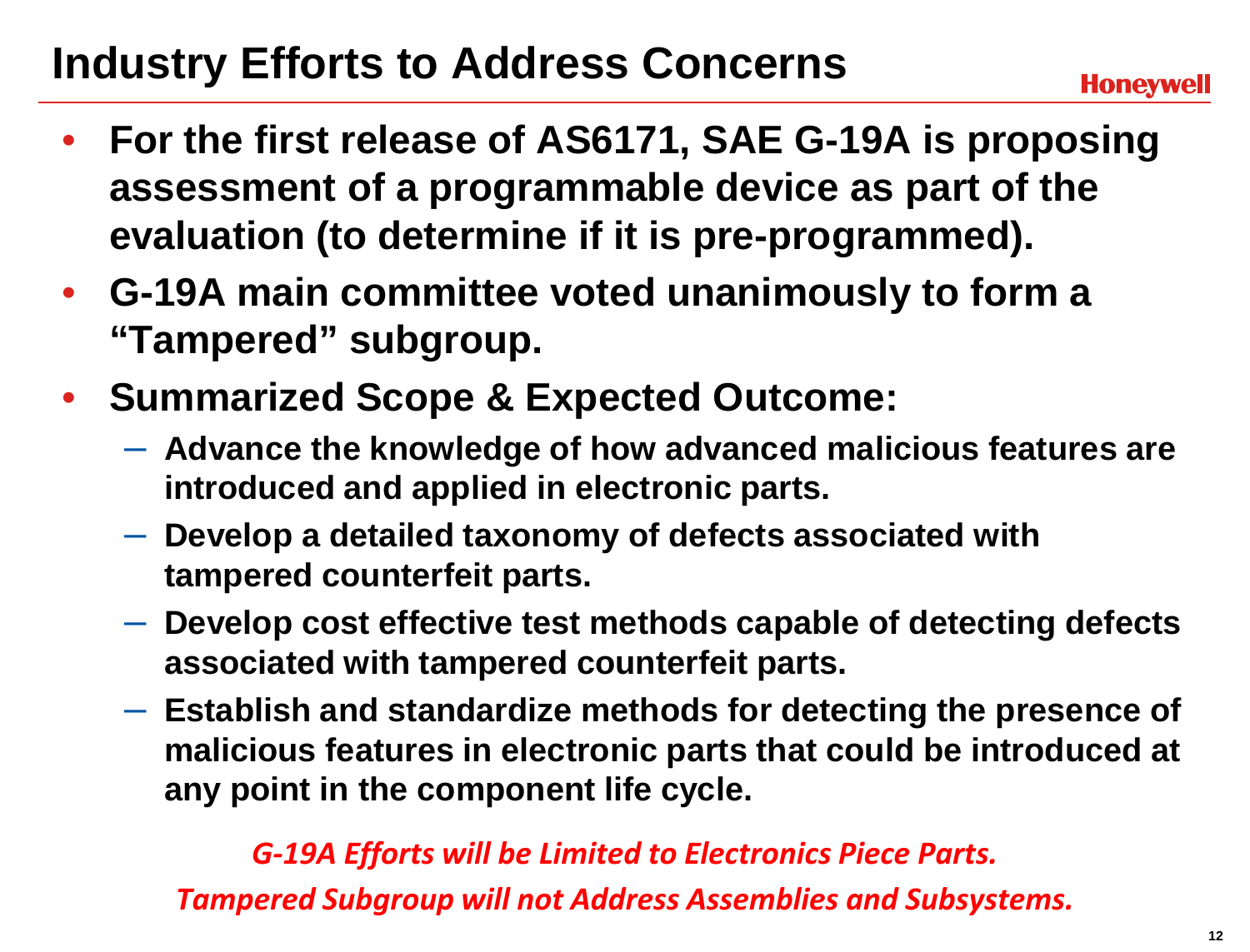# **Assemblies & Subsystems**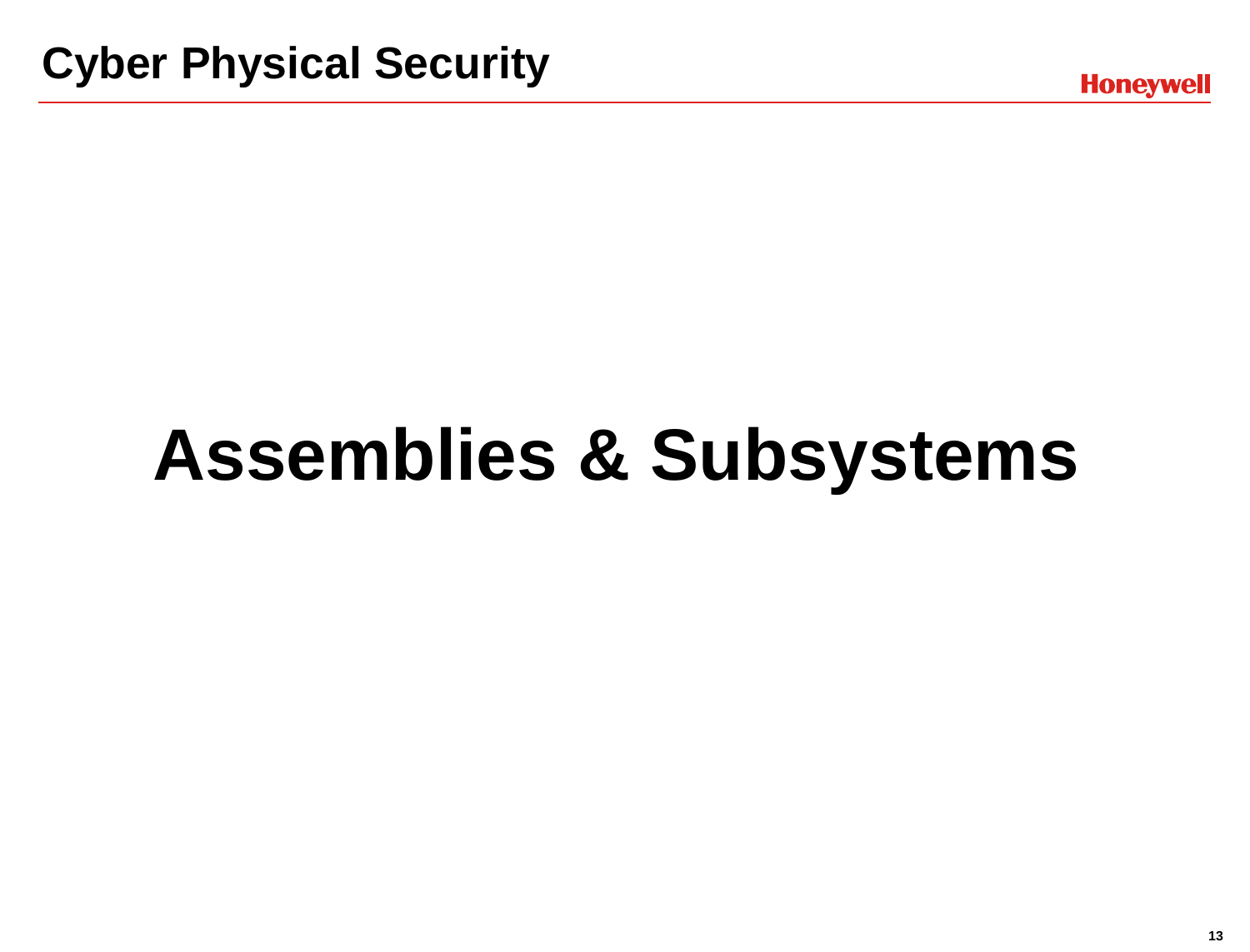## **Systems Engineering Perspective (SEP) for CPS-Security**

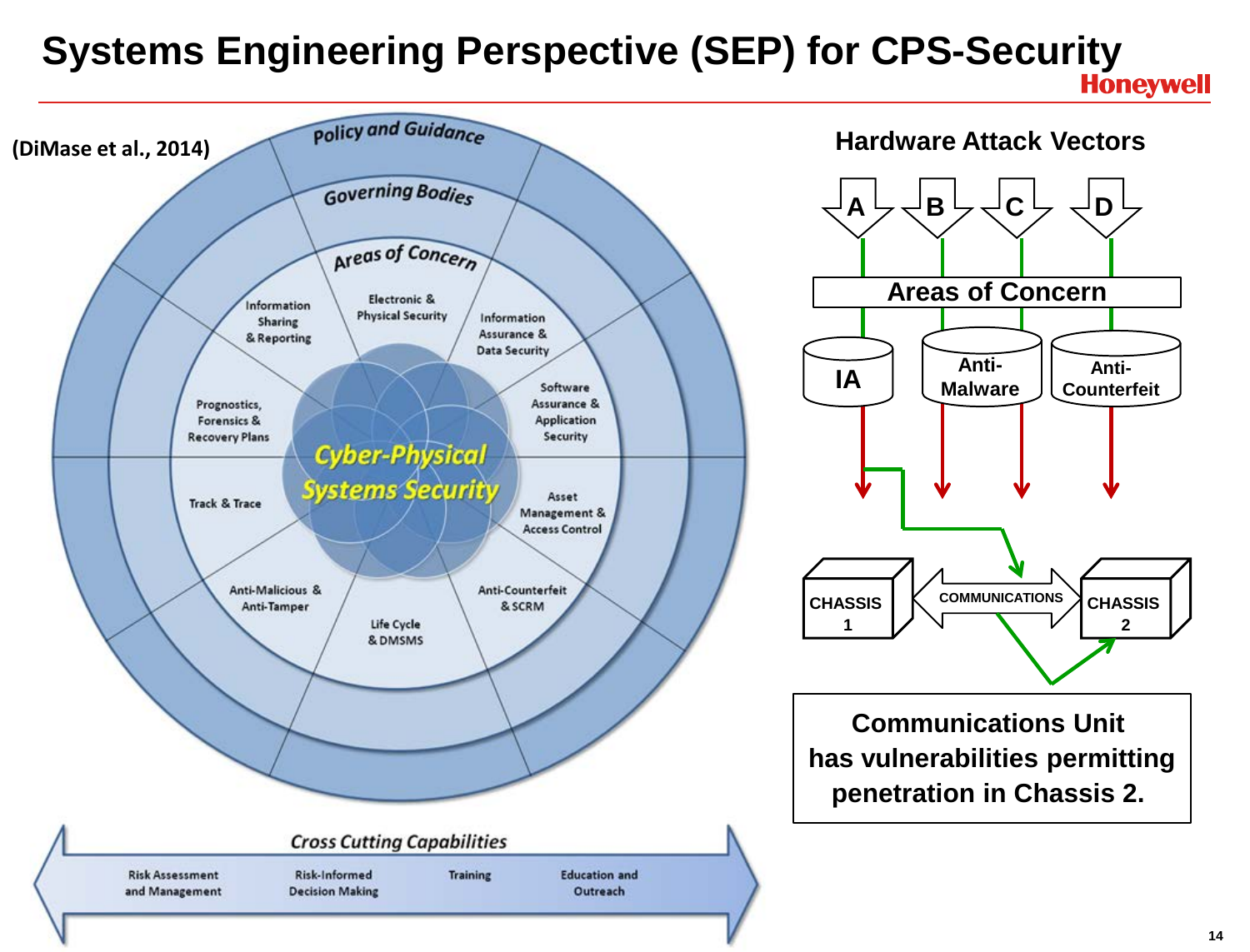#### Implementing Cyber Physical Systems Security A Systems Engineering Perspective **Honeywell**



*Areas of Concern are confined to silos.*

*There is Currently no Unified Approach that Interweaves All Areas of Concern. Recommend forming new SAE committee to codify construct into industry standard work.*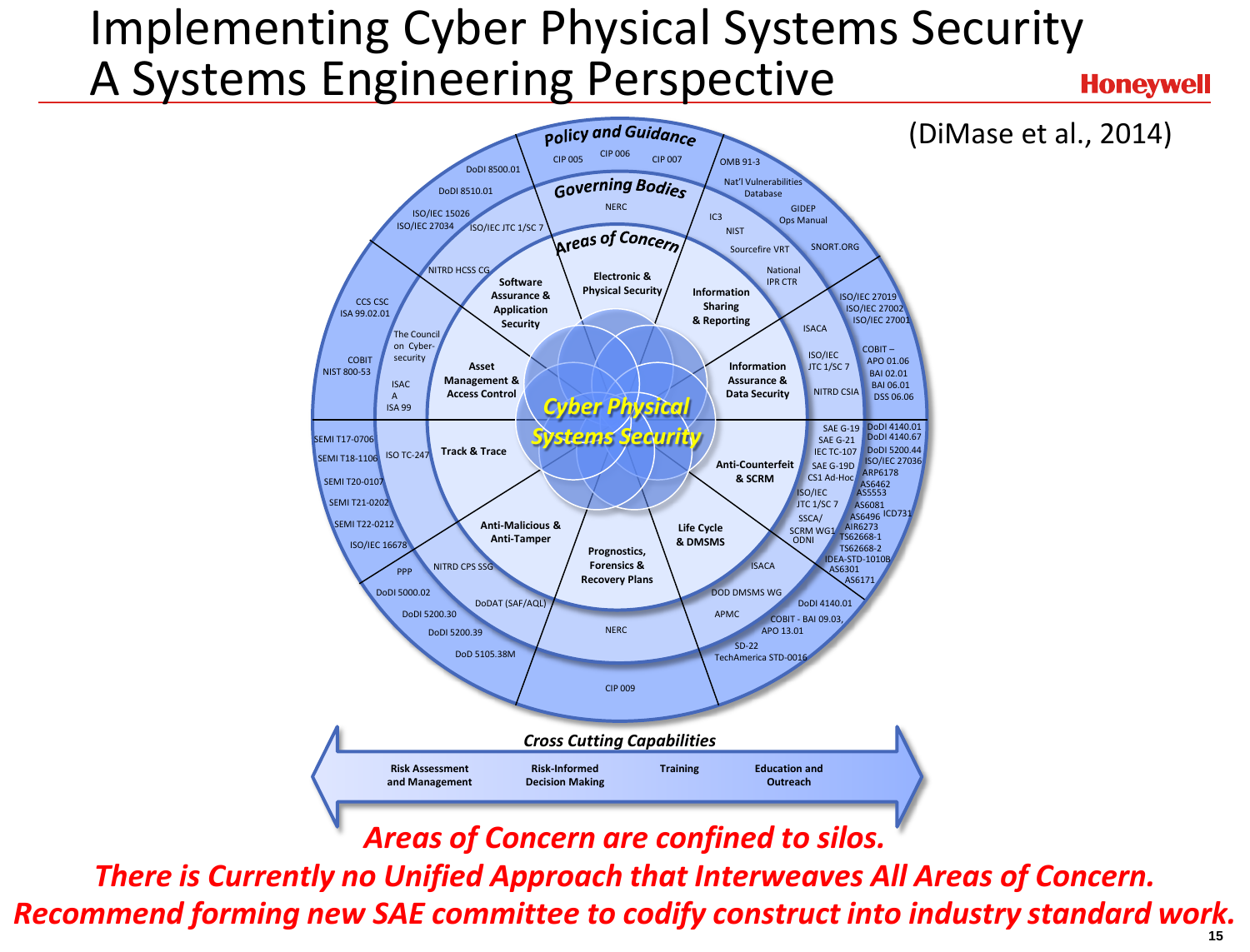## **Challenges in Cyber Risk Assessment**

#### **Challenges:**

- **Difficulty in quantification of Threat, Vulnerability, Impact & Consequence**
- **High uncertainty and variability associated with predicting emerging threats**
- **Disconnect between risk assessment and risk management**
- **Dynamic application of threats and attack strategy**

#### **Perspective for improvement:**

- **Semi-quantitative approach**
- **Evolve the guidance on actionable mitigation efforts**
- **Physical information and preferences/value for judgment by stakeholders**
- **Drive collaboration between areas of concern through integration of the Cyber Physical Security framework**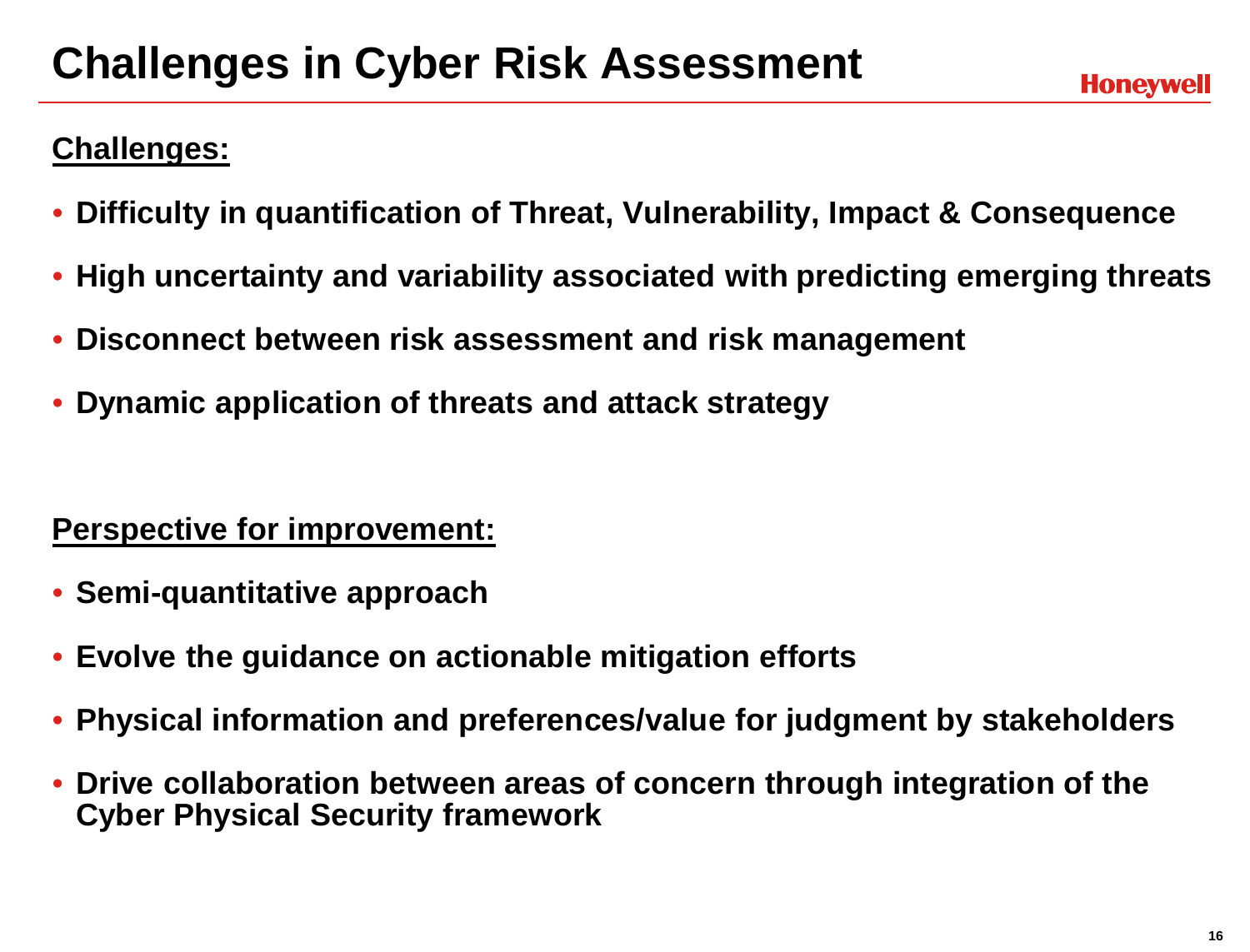## **Systems Engineering Perspective [SEP] - SE**

**Honeywell** 

- **The defense of an integrated, network-level CPS is a very large undertaking that is encumbered by the extensive threat environment.**
- **Today's solutions are** *ad hoc* **at best leaving gaps in the network.**
- **The SEP proposes a path through a formal systems engineering process.**
	- **Organizational Requirements**
	- **Functional Requirements**
	- **Architectural Requirements**
- **There is the need for measures of effectiveness for the SEP – based CPS-security design.**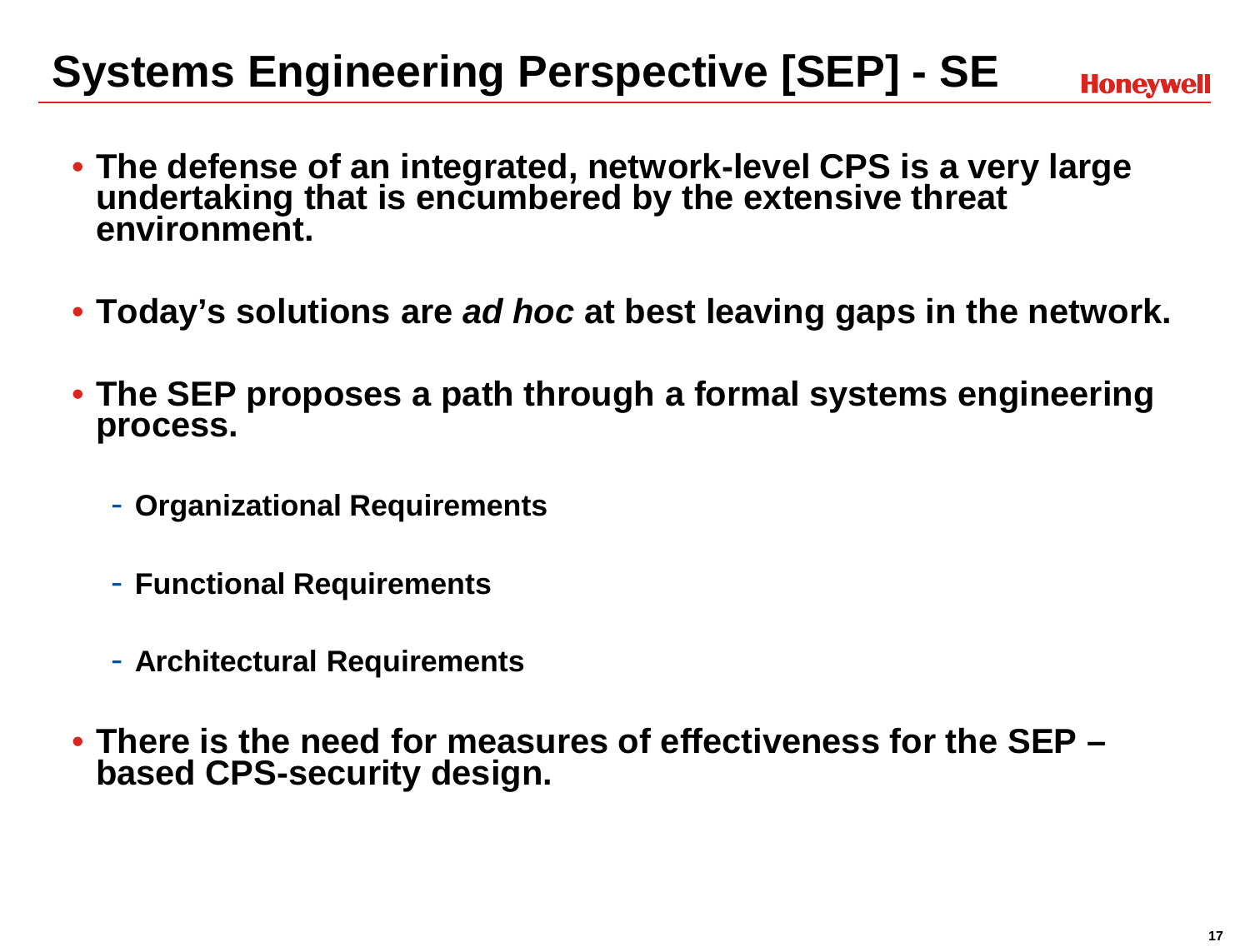## **CPSS SEP Notional Electronics Security Perimeter**

**Honeywell** 

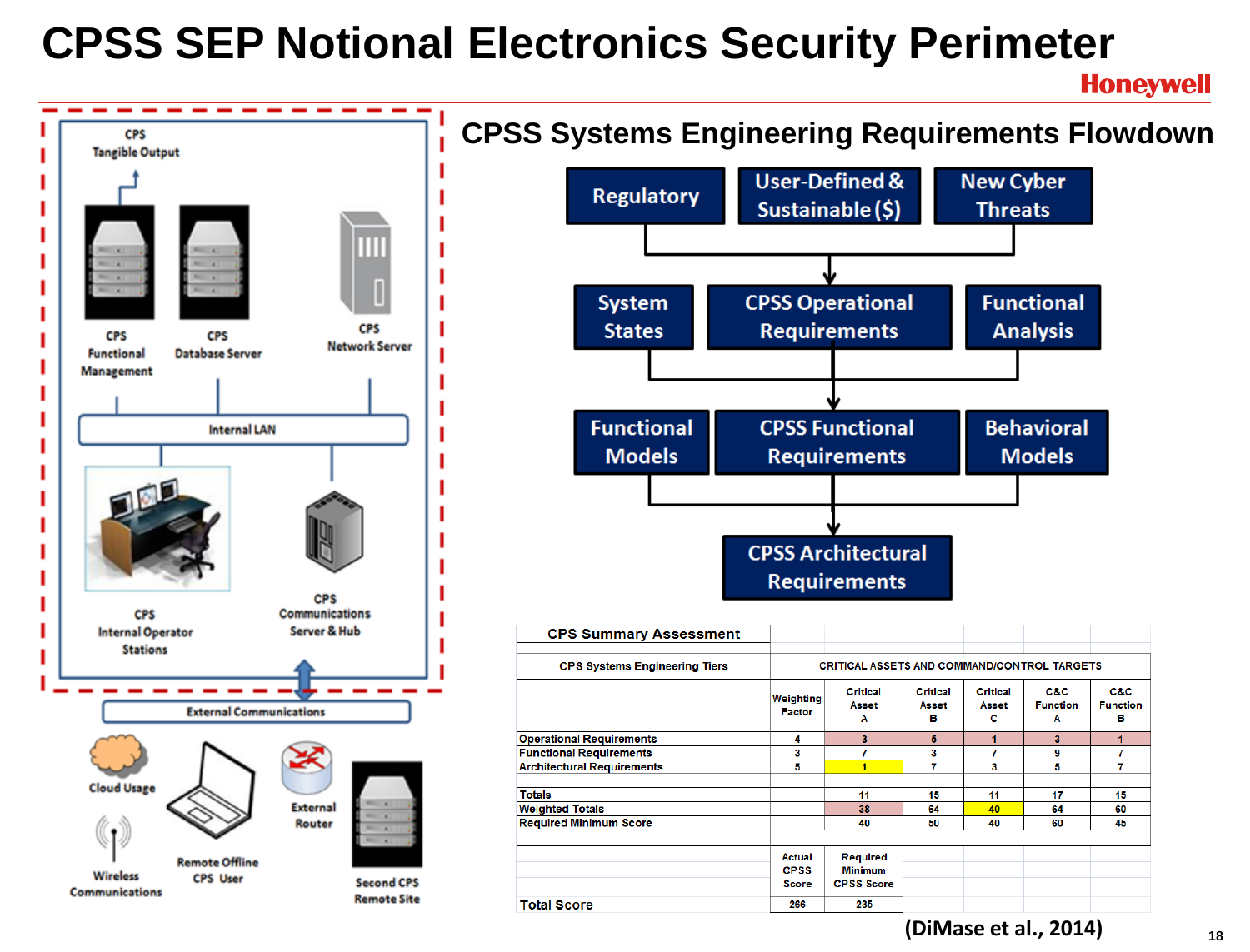- **The systems engineering perspective (SEP) provides the concept of how to integrate and evaluate multiple areas of concern for Cyber Physical Security.**
- **The SEP serves as the framework for applying vulnerability analysis and resolutions to those ad-hoc attacks that find gaps in the traditionally stove-piped areas of concern.**
- **As we overlay the attack vectors, defense mechanisms and technologies that counter the attacks, we can:**
	- **Create roadmaps that can assess the current state of the art**
	- **Identify the gaps that introduce vulnerabilities that will help prioritize our resources**
	- **Build the future integrated state needed to address the issue**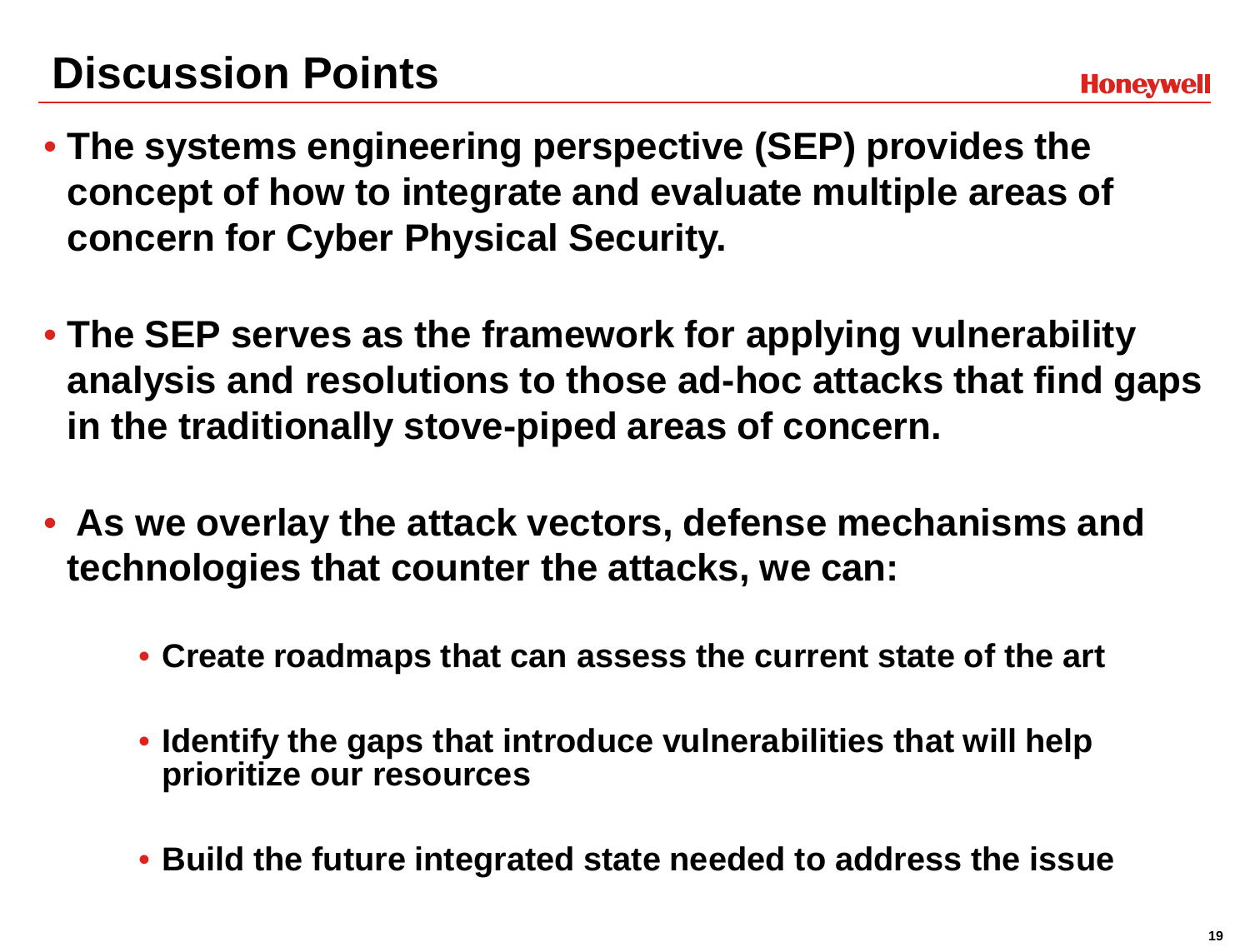- **Support and expedite (if possible) G-19A efforts to develop cost effective test methods capable of detecting defects associated with tampered parts. SAE group could use additional engineering SMEs.**
- **Support and expedite (if possible) G-19A efforts to establish and standardize methods for detecting the presence of malicious features in electronic parts that could be introduced at any point in the component life cycle.**
- **Support the development of an industry standard to codify the cyber physical systems security, systems engineering perspective and provide support as needed.**
- **Further research that include steps to enable systems resilience, with actions commensurate with risk.**
- **Other ?**